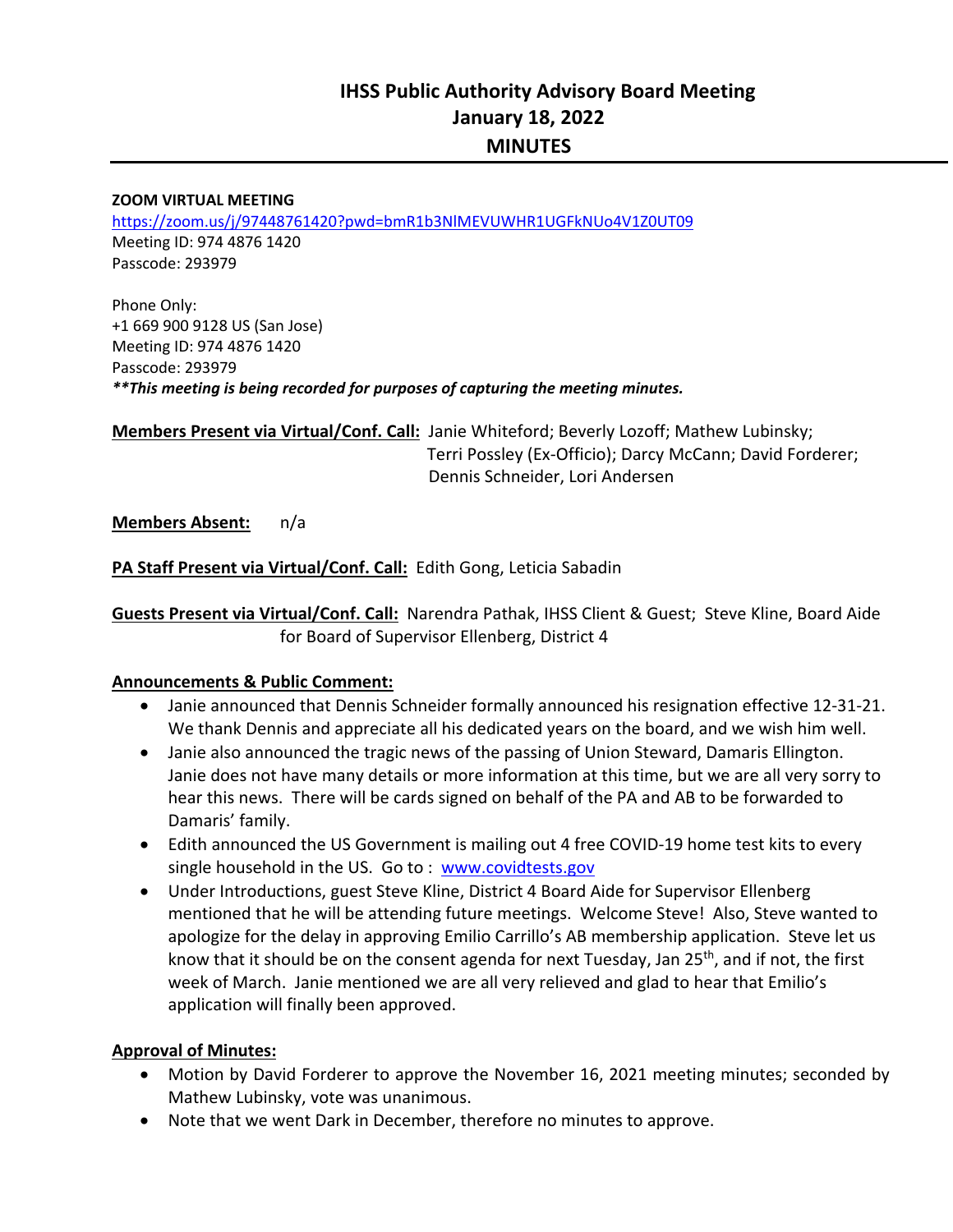# **AB Budget Spending FY 21/22:**

- Janie mentioned that the AB spent monies for training. Janie recommends that the AB join the CICA trainings on a monthly basis since otherwise it may be a struggle to get the trainings done with such few attendees.
- Janie also suggested providing a donation to CICA.
- Edith mentioned that we need access to all the CICA trainings. We need the links and will notify members on where they can easily access the trainings.
- Edith also strongly suggested that if a member wants to do individual training, or is interested in a virtual conference that they feel they will benefit from, make sure to ask the Chair, Janie.
- Janie is planning to sign up for an upcoming conference in San Francisco, a senior organization that was going to discuss long term services among other things. Janie will forward the invite, information, registration to all AB members.
- Edith also reminded members that if they want, they can send an email to Leticia and copy Edith with their interest and have Leticia sign up on their behalf. This might be easier to pay directly versus having a member apply for reimbursement.

### **Federal Grant for Community Based Programs, follow‐up:**

- Both Lori and Janie are on the sub-group under Santa Clara County.
- There are still some unknowns about the various proposals, how to apply for the funding, who can apply, but Janie states that the Feds have approved funding and California does have a plan in place.
- Lori added that the plan is quite extensive; many proposals have been submitted on how to spend this money.
- Janie mentioned one proposal for the IHSS Career Pathways Funding. CICA is very concerned with this program. The funding is only for providers, not consumers. It does not meld into the medical model and should be consumer directed model of care. Consumers manage their home care. The Union has an active proposal at the state level. .
- Janie will share an email on the HCBS spending plan to members.
- Lori strongly suggested that other AB members such as Terri and Beverly look at the spending plan.
- Edith mentioned the involvement with PA and the IHSS Career Pathways trainings.

# **California IHSS Consumer Alliance Report (CICA):**

- Janie Whiteford reminded everyone that their monthly CICA call is scheduled for tomorrow, 1‐19‐22 at 10am. She strongly suggested everyone attend.
- Leticia sends out CICA meeting invites and reminders to all AB members.
- New CAPA Executive Director, Kim Levy Rothchild will be introduced.
- Janie also put the word out for advisory committee funding to possibly assist the PA with recruitment of care providers to the Registry. If there is any way to help, let's take a look.
- CICA is partnering with SVILC. They are in the process of writing legislation to make advisory committees mandatory.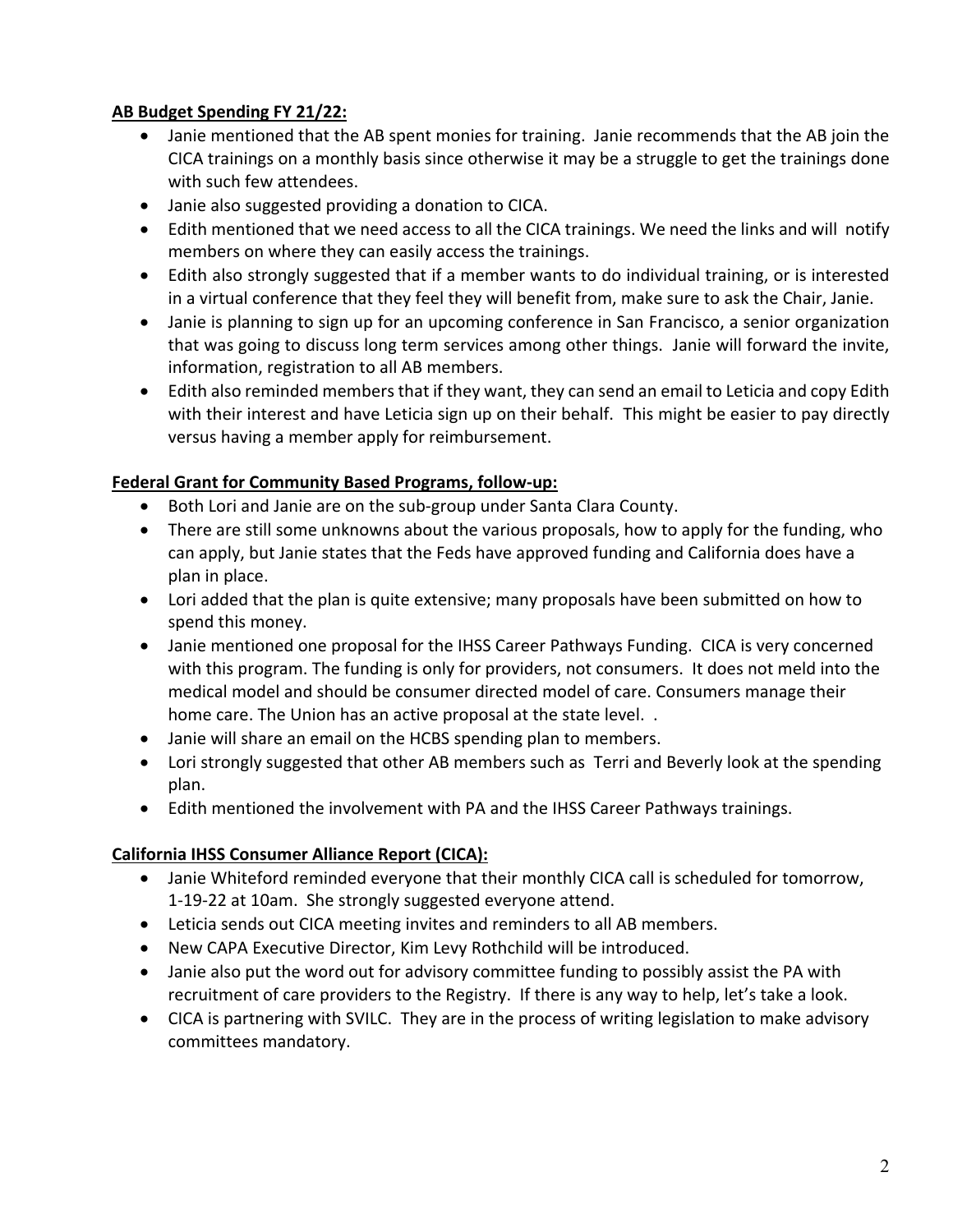### **Social Services Agency Report:**

- Terri reported that her staff has also been dealing with a surge in cases and COVID‐19 positive test results. Her staff is "dropping like flies" and they have had 8‐9 cases. They are still on a hybrid schedule; working from home and slowly recovering.
- Terri also reported that is it budget time and her IHSS budget proposals were formally sent to the Executive Team. She has requested 17 new headcount:
	- 1 Social Work Supervisor
	- **1 Social Services Analyst (QA/Fraud Unit)**
	- **12 Social Workers**
	- **1 Data Office Specialist**
	- **1 Call Agent/Lobby Receptionist**
	- **1 Office Specialist II (scanning, doing the mail)**
- 17 may seem like a high number but Terri feels like it is barely adequate given that they still have 22 s deployed as Disaster Service Workers (DSW), and she has future projects in which she will need the extra staff.
- The Annual Report was finally put on consent agenda at the Board of Supervisor's meeting on December 17<sup>th</sup>.
- Supervisor Cindy Chavez requested two items from Terri/IHSS.
	- $\circ$  An update on the IHSS improvements and enhancements from the Harvey Rose Audit.
	- o Homeless Outreach Project, where IHSS will reach out to the homeless population and to see how many are eligible for IHSS.
		- Terri will need extra staff to help get this up and running. It is too soon to know all details and what exactly this will entail. They will be working with the Office of Supportive Housing as well.
- Santa Clara County's HERO Pay is now called Pandemic Pay. This payout is still in progress and they are planning on having an email inbox for Q&A on Pandemic Pay.

# **PROGRAMS REPORT**

*Below in yellow/OR \*asterisk were topics that were highlighted and mentioned.* 

**Staffing:** The Public Authority has one open position for a Training Specialist. One care coordinator resigned at the end of December. Two offers were made and accepted for the Outreach and Registry Recruitment position and for a Care Coordinator to replace the one who resigned. Both are slated to start in early January.

### **Benefits Administration:**

There are **12,538** IPs enrolled in the Valley Health Plan with **3473** of those in the Classic Plan and **9065**  in the Preferred Plan. **13,175** IPs are enrolled in the Dental/Vision plans. There were **49** Smart Pass VTA Cards issued.

### **Enrollment:**

Number of IPs enrolled: **474**  Number of IPs partially done: **890 (cumulative)** Fingerprints needing to be redone to date: **14**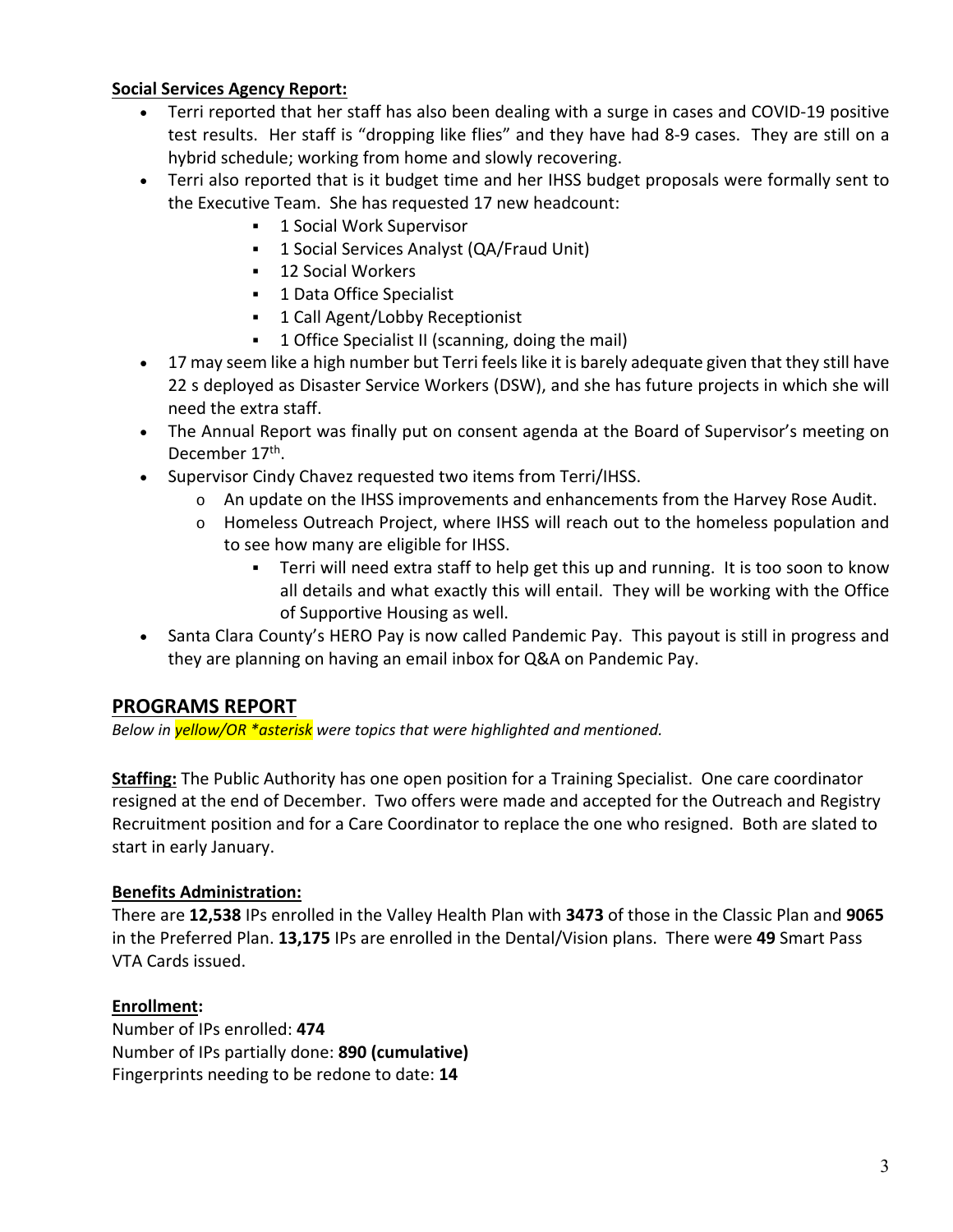Scheduling an appointment is ~3 business days from the time an IP completes the viewing of the orientation videos. Given the surge in COVID cases due to the Omicron variant, enrollment appointments will be phone/email from January 10 through the end of January.

Group sessions with the union are still suspended.

# **Registry Services:**

There are **451** active IPs on the registry and **2,253** active consumers.

The Registry:

- Completed **74** new consumer intakes and reactivated **2** consumers
- Attained **28** matches
- Provided **397** new interventions with just over **168 hours** spent on the interventions

**Care Coaching:** The Registry received **7** referrals for Care Coaching

- **0** remote care coaching consultations were conducted
- Total active consumers **15**
- Total inactive consumers **244**

**Urgent Care Registry:** There were **9** hours of urgent care services authorized to **1** consumer.

**Emergency Backup Registry:** There were no (0) requests for an emergency backup provider this month.

The funding for Covid specific EBR ended on 12‐31‐21. The new State required program will begin in July 2022, but we need more details.

#### **Registry Introductory Training (RIT): Two** remote RITs were held; one English, one Spanish.

- **37** interviews were conducted (14 SP/23 ENG)
- **74** reference check calls made, with **74** completed reference checks
- **18** providers attended the eRIT
- **<sup>8</sup>** 18 providers were added to the registry (6 SP/12 ENG)

**EPG (formerly PPE):** A total of **114** kits were mailed with **81** sets going to IPs and **33** to Consumers for a total of **1,160** masks and **2,060** pairs of gloves.

As mentioned, the funding for PPE also was supposed to end on 12-31-21 but it has no been extended to the end of the FY 2022.

**Public Authority Phone Calls:** The PA received **4,610** phone calls. Breakdown of the calls:

- **Registry 1,358**
- **Enrollment 1,166**
- **General 126**
- **Benefits 1,629**
- **Training/PPE 331**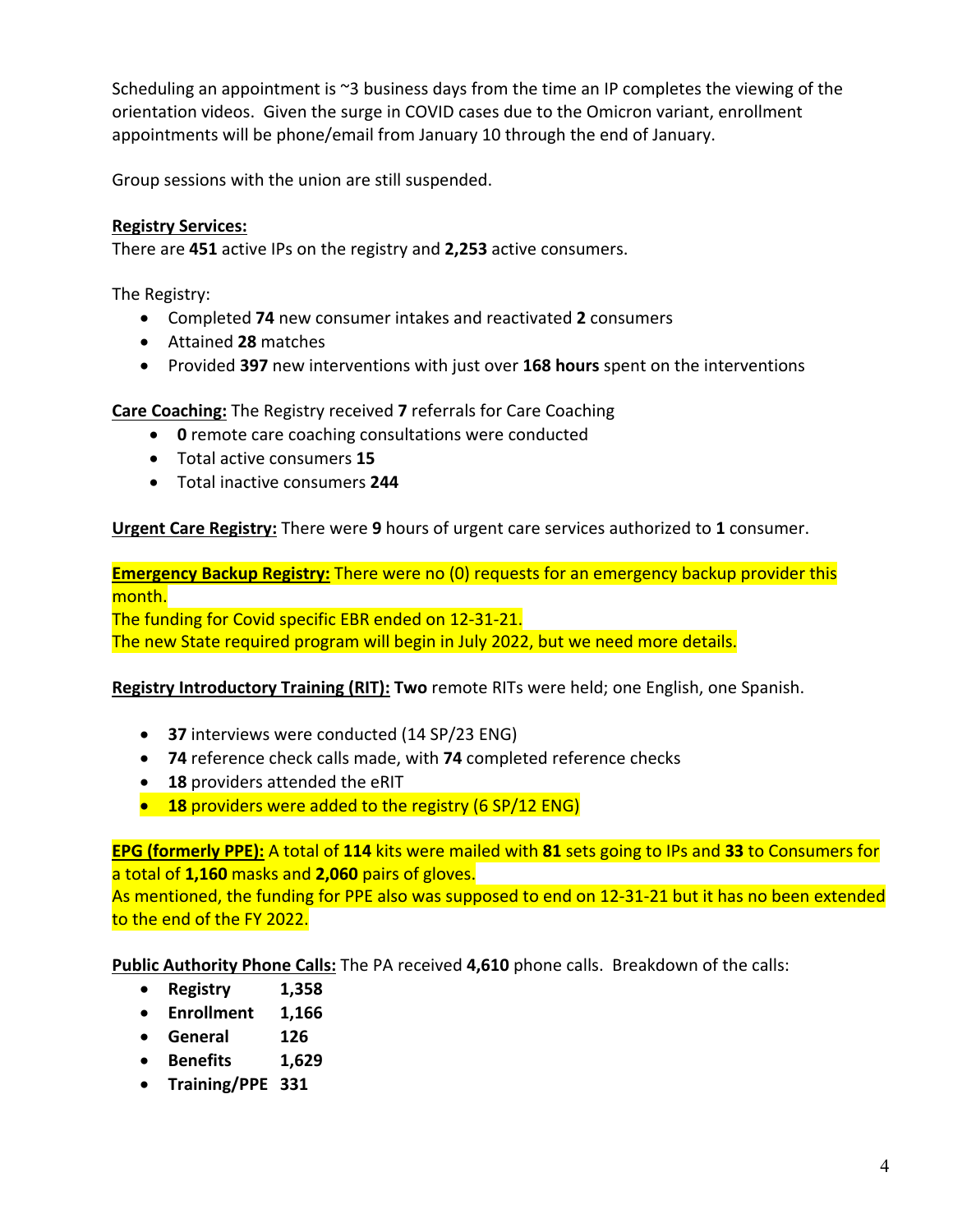**IP Trainings:** 8 classes were held; one class was cancelled because of car issues with the instructor. 74 individual IPs were trained and 87 IPs received credit/incentive payments.

| Language   | Ħ |
|------------|---|
| English    | 5 |
| Mandarin   |   |
| Spanish    |   |
| Vietnamese |   |

| Language   | # | Location                       |  |
|------------|---|--------------------------------|--|
| English    |   | Central - San Jose/Santa Clara |  |
| Mandarin   |   | North - Milpitas               |  |
| Spanish    |   | South - Morgan Hill            |  |
| Vietnamese |   | West - Sunnyvale/Cupertino     |  |
|            |   | Online                         |  |
|            |   |                                |  |

**Electronic Time Sheets:** The combined adoption rate continues to be at **99.9%.** Providers and reached **99.7%** consumers reached **100%**.

**Direct Deposit: 75.5%** of IPs are using direct deposit.

**Sick Leave Update: 27,814** active IPs have accrued 16 hours of sick leave. **3,756** have claimed some hours and **2,722** have claimed all 16 hours so far.

# **CAPA REPORT**

*Below in yellow/OR \*asterisk were topics that were highlighted and mentioned.* 

#### There was no CAPA meeting in December.

Kim Levy Rothschild accepted the offer as the next Executive Director and her first day will be January 3, 2022. Kim has extensive knowledge of association management and legislative advocacy. She recently completed two years of service as a gubernatorial appointed Councilmember on the State Council on Developmental Disabilities where she gained invaluable insights and enhanced her desire to grow with, and continue her support of, the mission and vision of organizations advocating for people with disabilities. Kim has been an ally for people with disabilities since childhood, serving as a voice in support of her brother who is developmentally disabled.

#### **IHSS Career Pathways Training**

CDSS held the first public learning session on December 15. There was feedback that consumers should be able to attend the trainings that the providers are receiving, and consumer training should be developed as well. The PA/County‐specific learning session is scheduled for January 6. Target launch date is September 2022 with a phased approach. CDSS reminded everyone that this is one‐ time money, but they are hopefully this will have on-going funding after the pilot period (June 2024).

#### **CDSS Update**

- EBR ended effective 12/31/21. Admin Funding and \$2/hr pay differential ended as well
- PPE admin funding and supplies are scheduled to end on 12/31/21 although there has been feedback to CDSS that this should continue to be funded since the last announcement regarding mandatory provider vaccination/boosters reminded IPs to go to Public Authorities for PPE supplies.